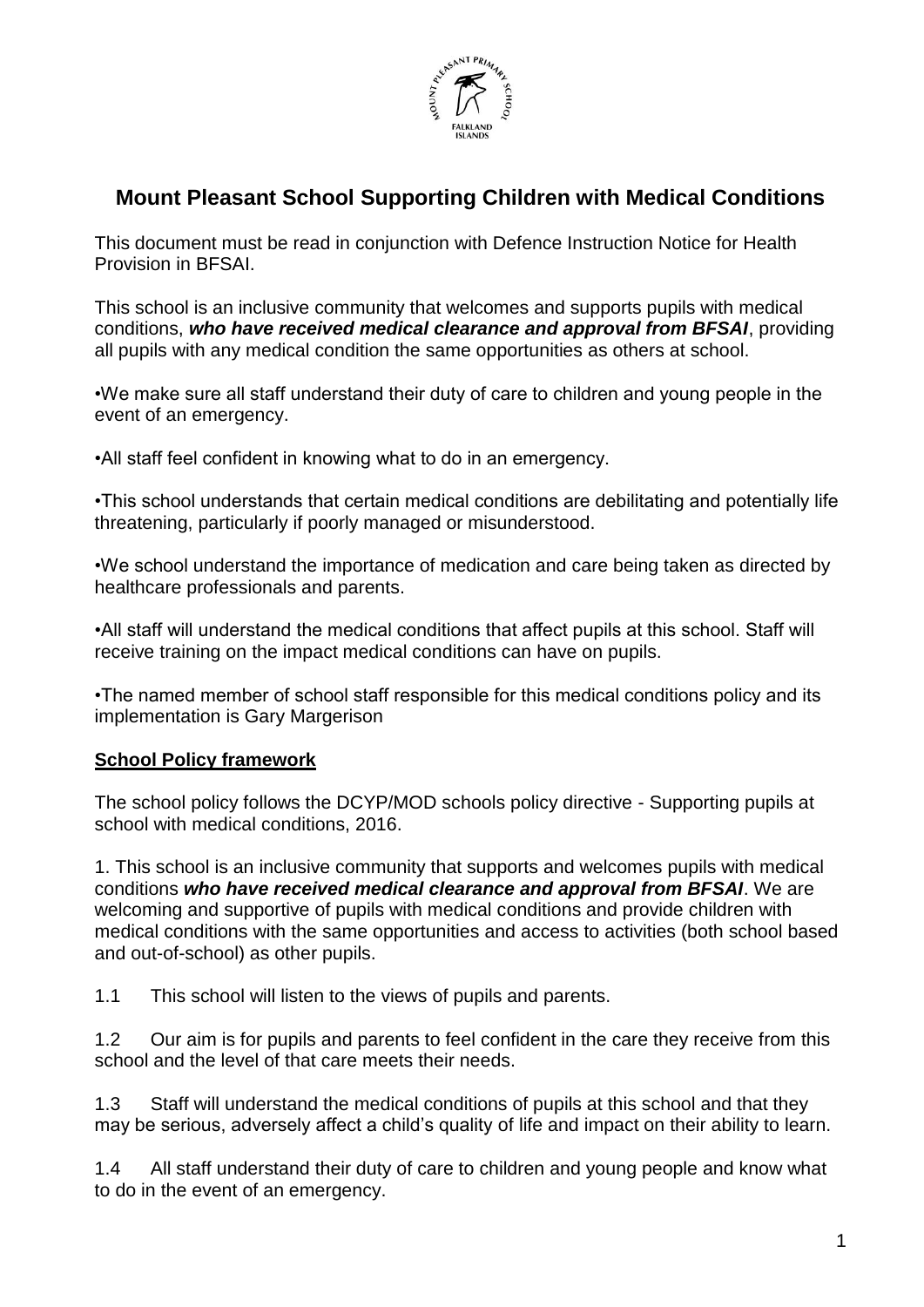

1.5 We work with MOD commissioned health providers to understand and support the medical conditions policy.

1.6 This school understands that all children with the same medical condition will not have the same needs.

1.7 The school recognises that while the duties in the Children and Families Act (England only) and Equality Act (England, Wales and Scotland) are not incorporated into service law they do relate to children with a disability or medical condition and as such we will make reasonable adjustments within the local context of overseas locations.

2. This school's medical conditions policy involves pupils, parents, school staff, members of the SGC, and where available MOD commissioned school nurses (**not available in BFSAI**) and other relevant supporter organisations.

3. All children with a medical condition will have an individual healthcare plan (IHP), detailing exactly what care a child needs in school, when they need it and who is going to give it.

3.1 The IHP also includes information on the impact any health condition may have on a child's learning, behaviour or classroom performance.

3.2 The IHP is drawn up with input from the child (if appropriate) their parent/carer, relevant school staff and healthcare professionals, ideally a specialist if the child has one.

3.3 Parents at this school understand that they should let the school know immediately if their child's needs change.

4. All staff understand and, where possible, are trained in what to do in an emergency for children with medical conditions at this school.

4.1 All school staff, including temporary or supply staff, are aware of the medical conditions at this school and understand their duty of care to pupils in an emergency.

4.2 A child's IHP should, explain what help they need in an emergency. The IHP will accompany a pupil should they need to attend hospital. Parental permission will be sought and recorded in the IHP for sharing the IHP within emergency care settings.

4.3 If a pupil misuses their medication, or anyone else's, their parent is informed as soon as possible and, depending on the circumstances, staff conduct will be considered.

4.4 All staff understand and are trained in the school's general emergency procedures.

4.5 All staff, including temporary or supply staff, know what action to take in an emergency and receive updates at least yearly.

4.6 If a pupil needs to attend hospital, a member of staff (preferably known to the pupil) will stay with them until a parent arrives, or accompany a child taken to hospital by ambulance or Search and Rescue Helicopter. Staff will not take pupils to hospital in their own car.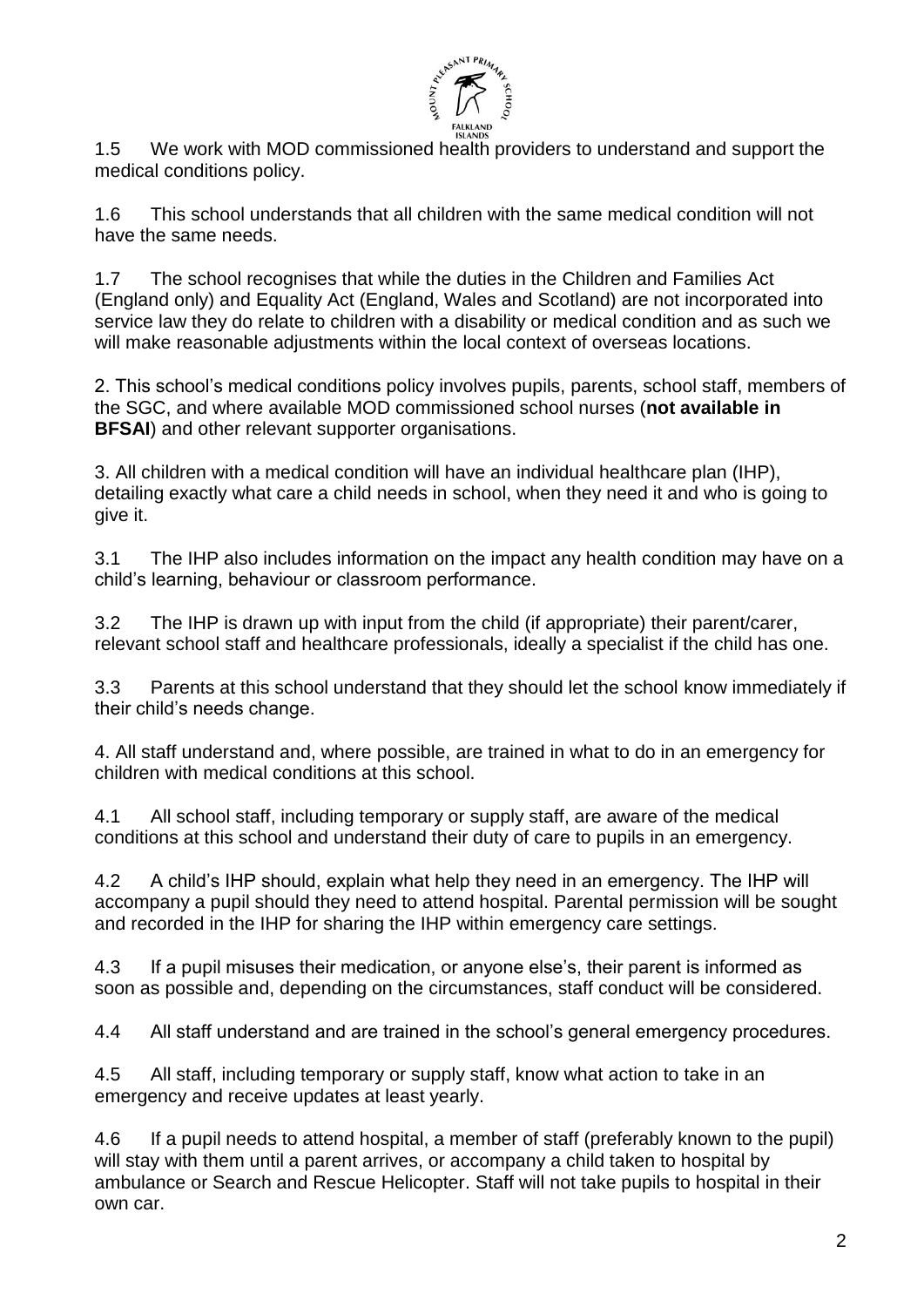

5. This school has clear guidance on providing care and support and administering medication at school.

5.1 This school understands the importance of medication being taken and care received as detailed in the pupil's IHP.

5.2 This school will make sure that there are more than one member of staff who have been trained to administer the medication and meet the care needs of an individual child, *although it should be noted that training provision in BFSAI may be limited and it may not be possible to have any staff trained for this*. This school will ensure that there are sufficient numbers of staff trained to cover any absences, staff turnover and other contingencies *although it should be noted that training provision in BFSAI may be limited and it may not be possible to have any staff trained for this*. Appropriate levels of insurance and liability cover are in place.

5.3 This school will not give medication (prescription) to a child under 16 without a parent's written consent except in exceptional circumstances, and every effort will be made to encourage the pupil to involve their parent, while respecting their confidentiality.

5.4 When administering medication this school will check the maximum dosage and when the previous dose was given. Parents will be informed. This school will not give a pupil under 16 aspirin unless prescribed by a doctor.

5.5 This school will make sure that a trained member of staff is available to accompany a pupil with a medical condition on an off-site visit, including overnight stays *although it should be noted that training provision in BFSAI may be limited and it may not be possible to have any staff trained for this*.

6. This school has clear guidance on the storage of medication and equipment at school.

6.1 This school makes sure that all staff understand what constitutes an emergency for an individual child and makes sure that emergency medication/equipment is readily available wherever the child is in the school and on off-site activities, and is not locked away.

6.2 Pupils may carry their emergency medication with them if they wish/this is appropriate.

6.3 Pupils may carry their own medication/equipment, or they should know exactly where to access it.

6.4 Pupils can carry controlled drugs if they are competent, otherwise this school will keep controlled drugs stored securely, but accessibly, with only named staff having access.

6.5 Staff at this school may administer a controlled drug to a pupil only once they have had appropriate training, e.g. by an appropriate healthcare professional.

6.6 This school will make sure that all medication is stored safely, and that pupils with medical conditions know where they are at all times and have access to them immediately.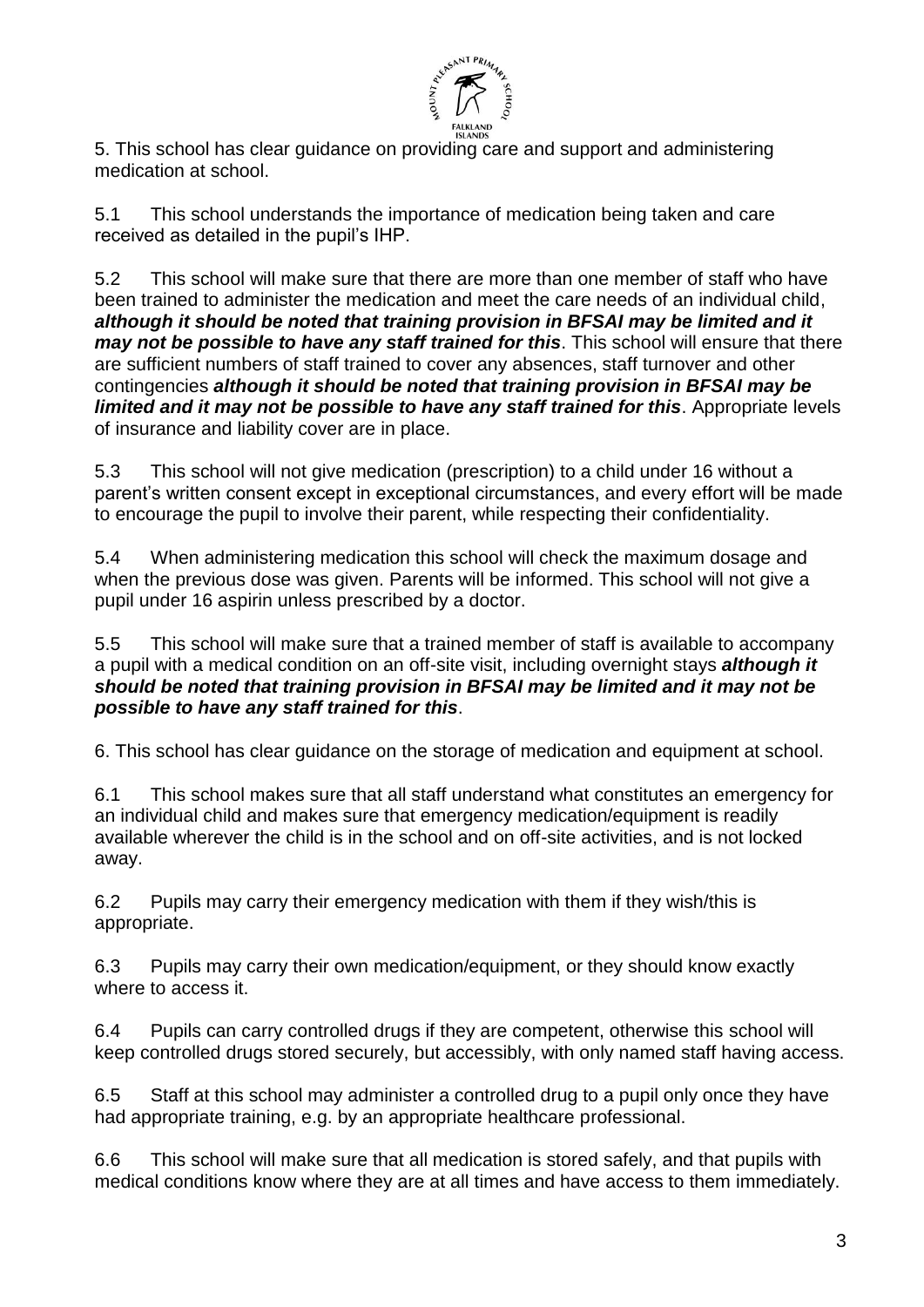

6.7 This school will store medication that is in date and labelled in its original container where possible, in accordance with its instructions. The exception to this is insulin, which though must still be in date, will generally be supplied in an insulin injector pen or a pump.

6.8 Parents are asked to collect all medications/equipment at the end of the school term, and to provide new and in-date medication at the start of each term.

6.9 This school disposes of needles and other sharps in line with local policies and will always seek help from the local medical centre. If required sharps boxes are kept securely at school and will accompany a child on off-site visits. They are collected and disposed of in line with local healthcare procedures.

6.10 This school keeps an accurate record of all medication administered, including the dose, time, date and supervising staff.

7. This school makes sure that all staff providing support to a pupil and other relevant teams have received suitable training and ongoing support, to make sure that they have confidence to provide the necessary support and that they fulfil the requirements set out in the pupil's IHP.

This should be provided by the specialist nurse/school nurse/other suitably qualified healthcare professional. The specialist nurse/school nurse/other suitably qualified healthcare professional will confirm their competence, and this school keeps an up-to-date record of all training undertaken and by whom.

8. This school ensures that the whole school environment is inclusive and favourable to pupils with medical conditions. This includes the physical environment, as well as social, sporting and educational activities.

8.1 This school is committed to providing a physical environment accessible to pupils with medical conditions and pupils are consulted to ensure this accessibility. This school is also committed to an accessible physical environment for out-of-school activities.

8.2 This school makes sure the needs of pupils with medical conditions are adequately considered to ensure their involvement in structured and unstructured activities, extended school activities and residential visits, *although it should be noted that provision in BFSAI may be limited.*

8.3 All staff are aware of the potential social problems that pupils with medical conditions may experience and use this knowledge, alongside the school's bullying policy, to help prevent and deal with any problems. They use opportunities such as PSHE and science lessons to raise awareness of medical conditions to help promote a positive environment.

9. This school is aware of the common triggers that can make common medical conditions worse or can bring on an emergency. The school is actively working towards reducing or eliminating these health and safety risks and has a written schedule of reducing specific triggers to support this.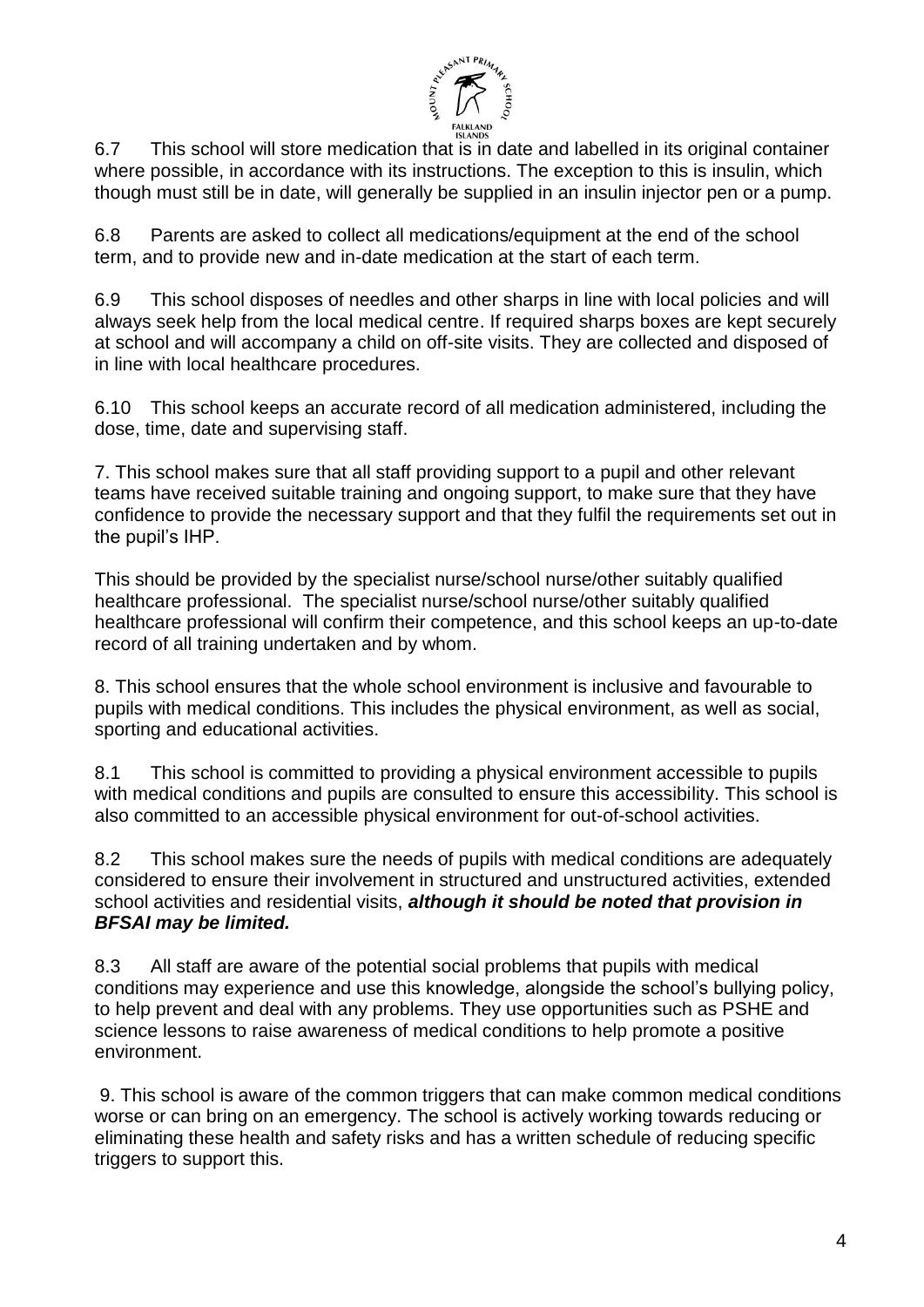

9.1 This school is committed to identifying and reducing triggers both at school and on out-of-school visits.

9.2 School staff have been given training and written information on medical conditions which includes avoiding/reducing exposure to common triggers. It has a list of the triggers for pupils with medical conditions at this school, has a trigger reduction schedule and is actively working towards reducing/eliminating these health and safety risks, *although it should be noted that provision in BFSAI may be limited and it may not be possible to have any staff trained for this.*

9.3 The IHP details an individual pupil's triggers and details how to make sure the pupil remains safe throughout the whole school day and on out-of-school activities. Risk assessments are carried out on all out-of-school activities, taking into account the needs of pupils with medical needs.

9.4 This school reviews all medical emergencies and incidents to see how they could have been avoided, and changes school policy according to these reviews.

10. This school has clear guidance about record keeping.

10.1 Parents at this school are asked if their child has any medical conditions on the enrolment form.

10.2 This school uses an IHP to record the support an individual pupil needs around their medical condition. The IHP is developed with the pupil (where appropriate), parent, school staff, and relevant healthcare services *(specialist nurse - not available in BFSAI).*

10.3 This school has a centralised register of IHPs, and an identified member of staff has the responsibility for this register.

10.4 IHPs are regularly reviewed, at least every year or whenever the pupil's needs change.

10.5 The pupil (where appropriate) parents, specialist nurse (where appropriate) and relevant healthcare services hold a copy of the IHP. Other school staff are made aware of and have access to the IHP for the pupils in their care.

10.6 This school makes sure that the pupil's confidentiality is protected.

10.7 This school seeks permission from parents before sharing any medical information with any other party.

10.8 This school meets with the pupil (where appropriate), parent, specialist nurse (where appropriate) and relevant healthcare services prior to any overnight or extended day visit to discuss and make a plan for any extra care requirements that may be needed. This is recorded in the pupil's IHP which accompanies them on the visit.

10.9 This school keeps an accurate record of all medication administered, including the dose, time, date and supervising staff.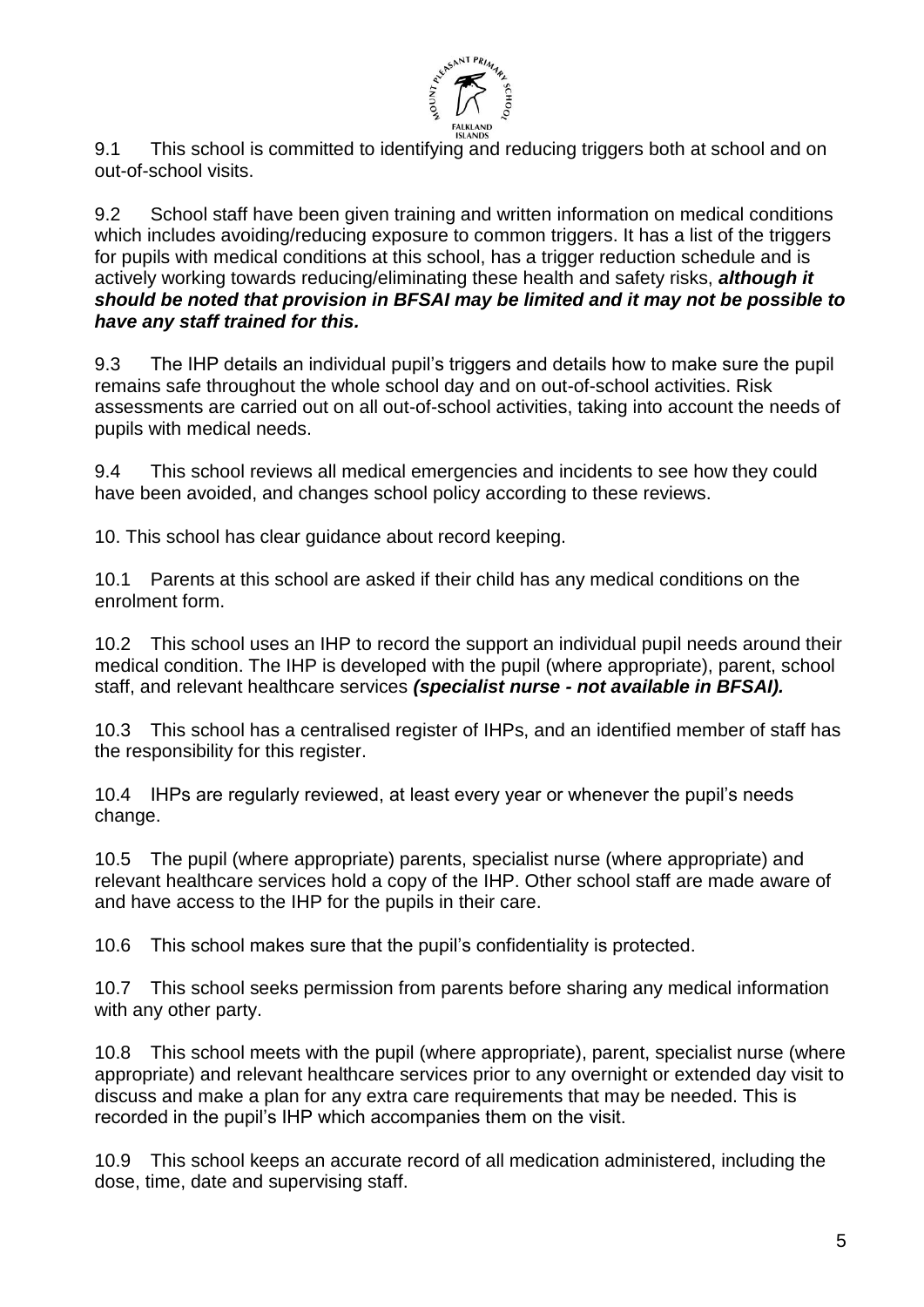

10.10 This school makes sure that all staff providing support to a pupil and other relevant teams have received suitable training and ongoing support, to make sure that they have confidence to provide the necessary support and that they fulfil the requirements set out in the pupil's IHP. This should be provided by the specialist nurse/school nurse/other suitably qualified healthcare professional and/or the parent. The specialist nurse/school nurse/other suitably qualified healthcare professional will confirm their competence, and this school keeps an up-to-date record of all training undertaken and by whom, *although it should be noted that provision in BFSAI may be limited and it may not be possible to have any staff trained for this.*

11. Where a child is returning to school following a period of hospital education or alternative provision (including home tuition), this school will work to ensure that the child receives the support they need to reintegrate effectively.

This school works in partnership with all relevant parties including the pupil (where appropriate), parent, SGC, all school staff, catering staff, employers and healthcare professionals to ensure that the policy is planned, implemented and maintained successfully.

12. Each member of the school and health community knows their roles and responsibilities in maintaining and implementing an effective medical conditions policy.

12.1 This school works in partnership with all relevant parties including the pupil (where appropriate), parent, school's governing body, all school staff, catering staff, employers and healthcare professionals to ensure that the policy is planned, implemented and maintained successfully.

12.2 This school is committed to keeping in touch with a child when they are unable to attend school because of their condition

13. The medical conditions policy is regularly reviewed, evaluated and updated. Updates are produced every year.

In evaluating the policy, this school seeks feedback from key stakeholders including pupils, parents, school healthcare professionals, specialist nurses and other relevant healthcare professionals, school staff, local emergency care services, governors and the school employer. The views of pupils with medical conditions are central to the evaluation process.

Further information and advice is available from DCYP – targeted services; locally based MOD commissioned health services as well as generally online at www.medicalconditionsatschool.org.uk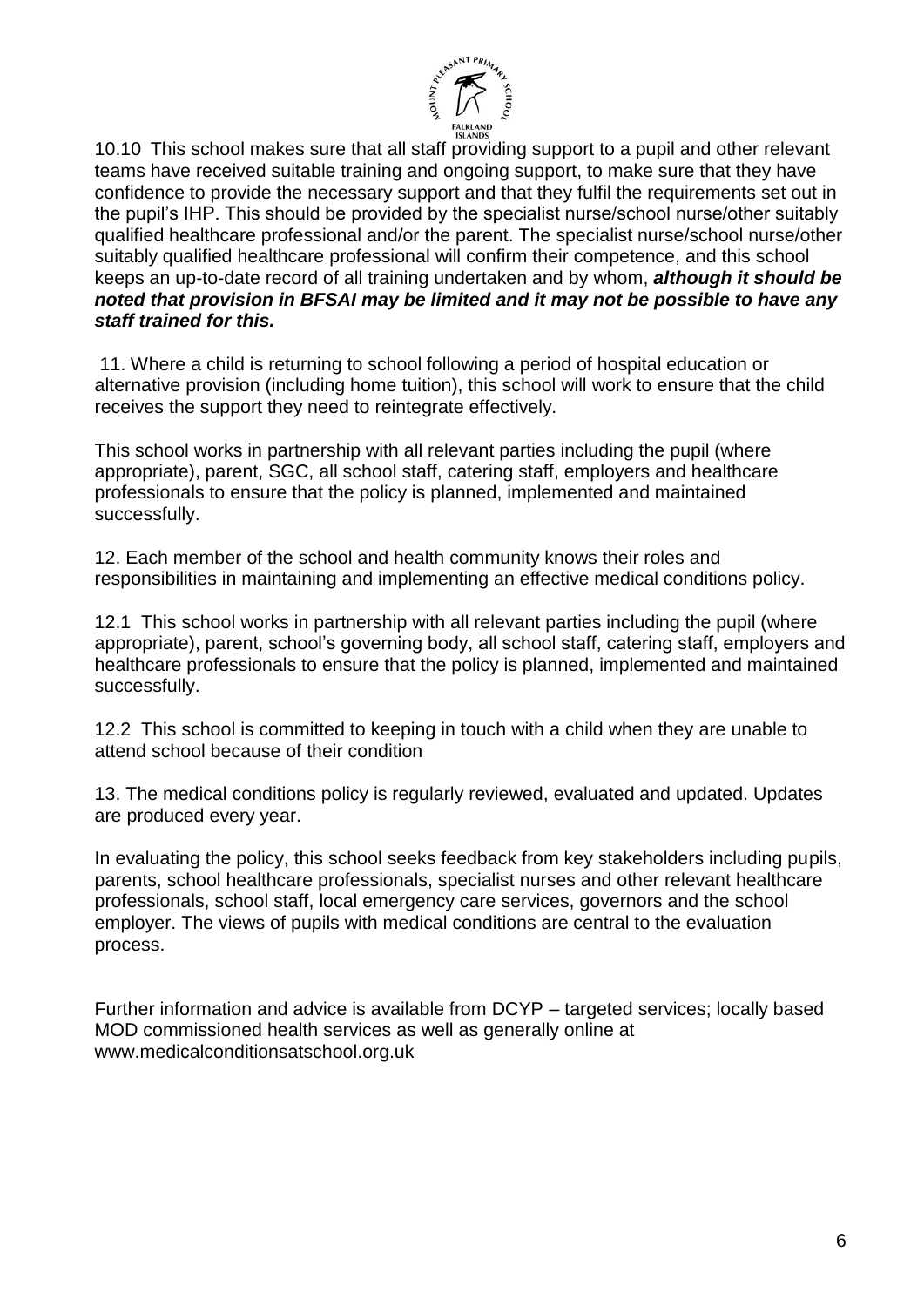

MED FORM 1 - MOD Schools

# **REQUEST FOR SCHOOL TO ADMINISTER PRESCRIBED MEDICATION**

Mount Pleasant School will not give your child medicine unless you complete and sign this form, and the school or setting has a policy that staff can administer medicine.

The school will not give your child a non-prescription medicine under any circumstances. The medicine should be packed and labelled professionally (with the patient information leaflet included). Where possible, not more than one week's supply should be sent at once. The pharmacist's original container is suitable but it must contain details of the frequency of administration and the expiry date.

### *DETAILS OF SCHOOL*

School name & tel no

Contact person & tel no

## *DETAILS OF PUPIL*

| Surname:            |               |  |
|---------------------|---------------|--|
| Forename(s)         |               |  |
| <b>Unit Address</b> |               |  |
| Male / Female       | Date of birth |  |
| Class teacher       |               |  |
| Condition           |               |  |
|                     |               |  |

### **MEDICATION**

| Name of medicine:                    |          |                      |  |
|--------------------------------------|----------|----------------------|--|
| Duration of treatment                |          |                      |  |
| Dosage & method<br>of administration |          |                      |  |
| Timing                               |          |                      |  |
| Self administration?                 | Yes / no | Date of prescription |  |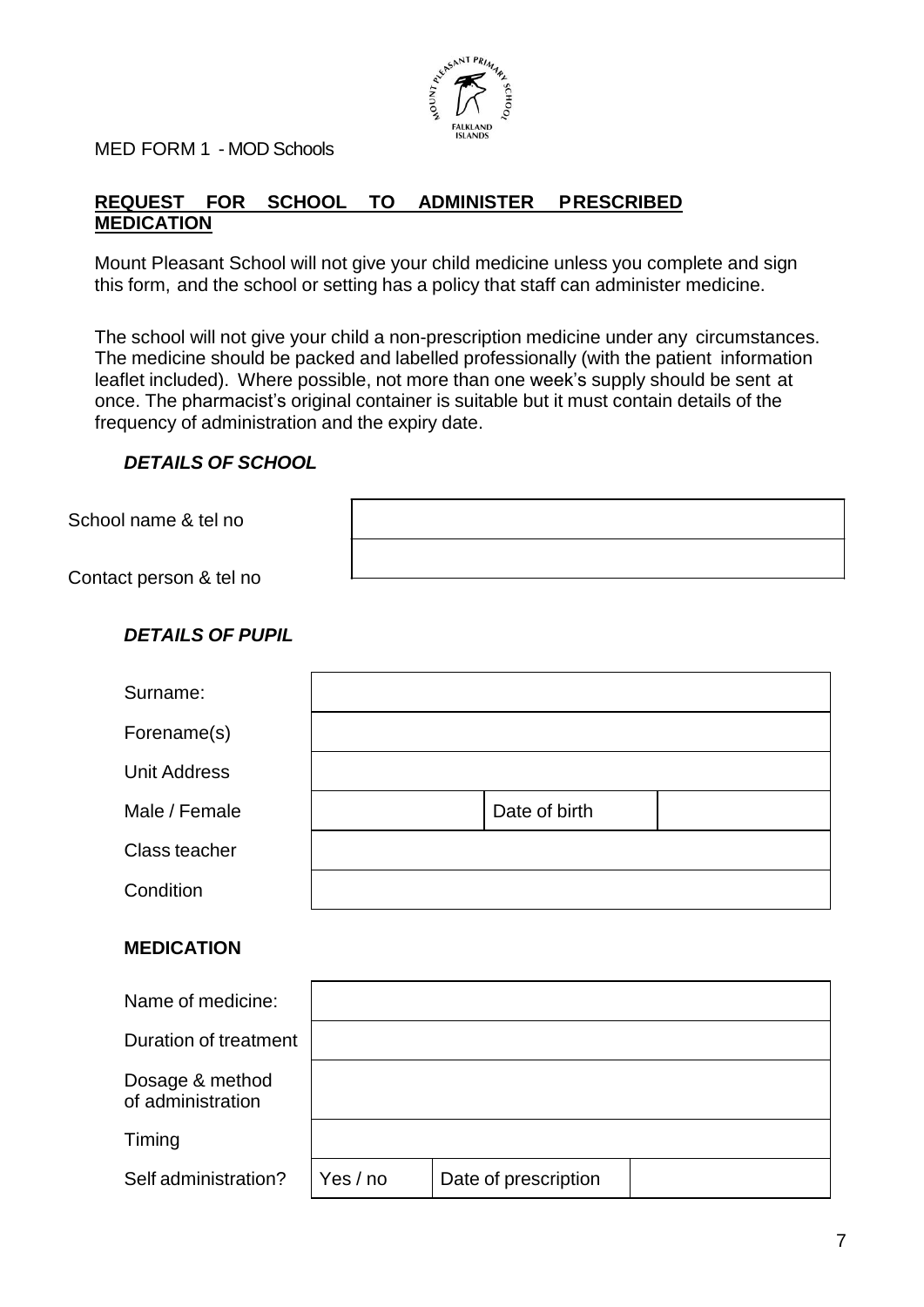

**Emergency Procedures**:

Name:

## *DECLARATION*

Parent / carer contact details:

I accept that this is a service which the school is not obliged to undertake.

I confirm that my child's Doctor has stated that (s)he considers it is necessary for the medication to be taken during school hours.

Signature of parent/carer and date signed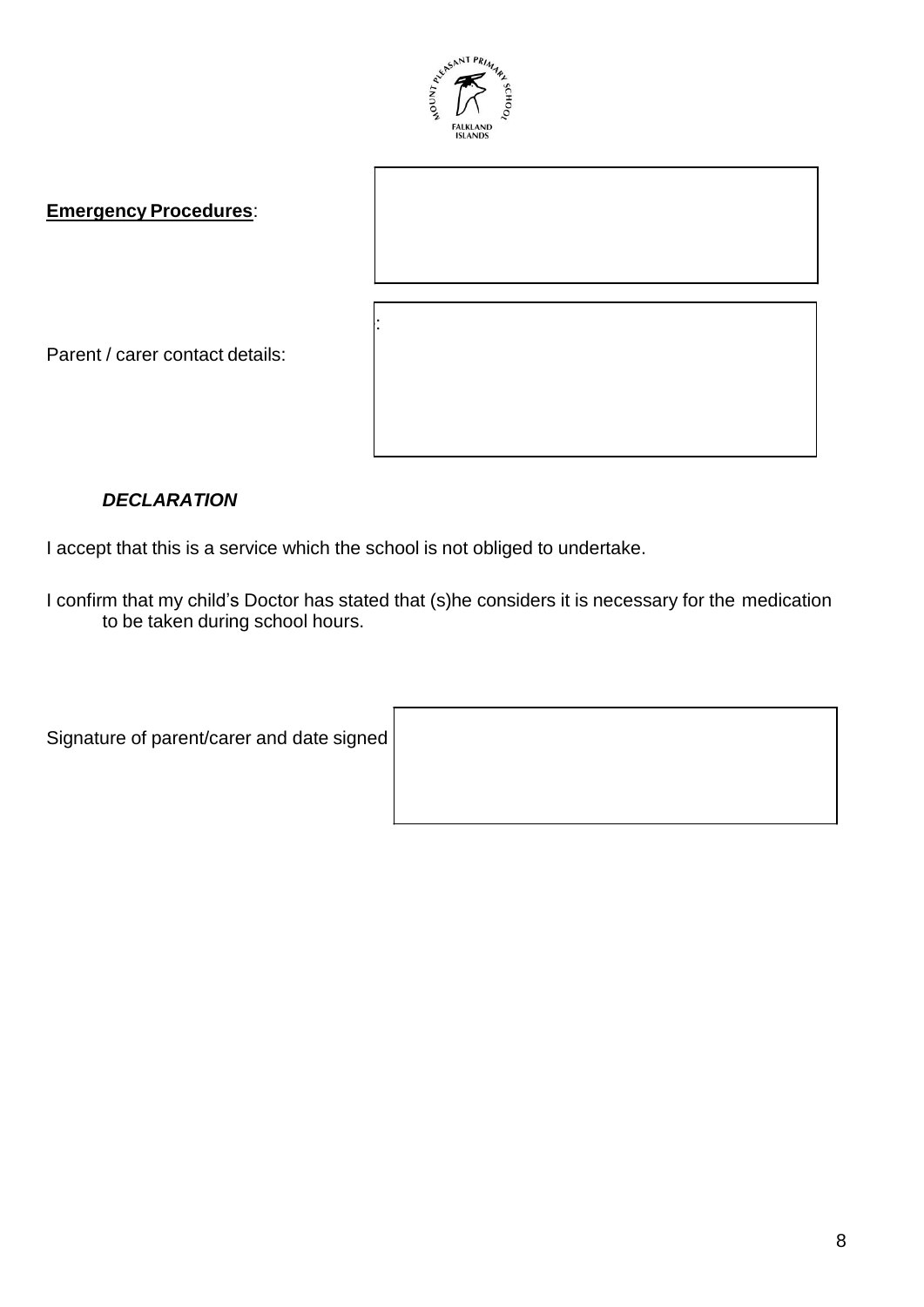

MEDFORM 1a - MOD Schools

#### **CONFIRMATION OF THE HEADTEACHER'S AGREEMENT TO ADMINISTER MEDICATION**

 The medicine should be packed and labelled professionally (with the patient information leaflet included). Where possible, not more than one week's supply should be sent at once. The pharmacist's original container is suitable but it must contain details of the frequency of administration and the expiry date.

The school will not give your child a non-prescription medicine under any circumstances.

| I agree that | e of Chilld     |
|--------------|-----------------|
| will receive | e of Medication |
| every day at |                 |

She / he will be given / will be supervised whilst he / she takes their medication by

Name of member of staff

This arrangement will continue until

Date & signature of Headteacher or Named / Authorised Member of Staff)



A copy of this form should be retained by the parent / carer and with the school's medical records.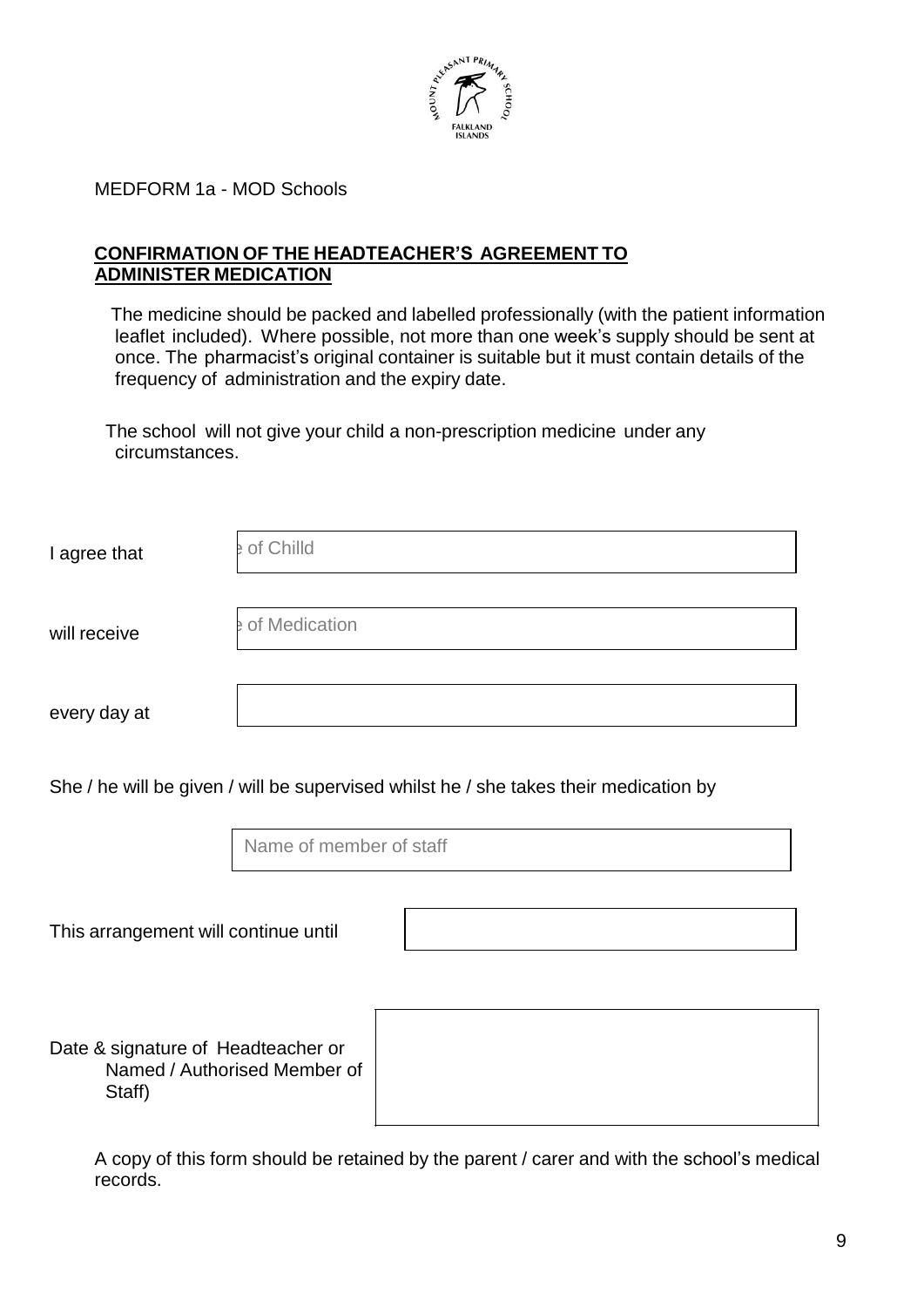

## MED FORM 2 - MOD Schools

### Record of medicine administered in school – one form per pupil

| Pupil | Date/Time | Medication | Dose | Reactions/Comments   Signature | <b>Print Name</b> |
|-------|-----------|------------|------|--------------------------------|-------------------|
|       |           |            |      |                                |                   |
|       |           |            |      |                                |                   |
|       |           |            |      |                                |                   |
|       |           |            |      |                                |                   |
|       |           |            |      |                                |                   |
|       |           |            |      |                                |                   |
|       |           |            |      |                                |                   |
|       |           |            |      |                                |                   |
|       |           |            |      |                                |                   |
|       |           |            |      |                                |                   |
|       |           |            |      |                                |                   |

#### **NB. It is essential that there is appropriate staff training and/or appropriate advice before a member of staff administers medication.**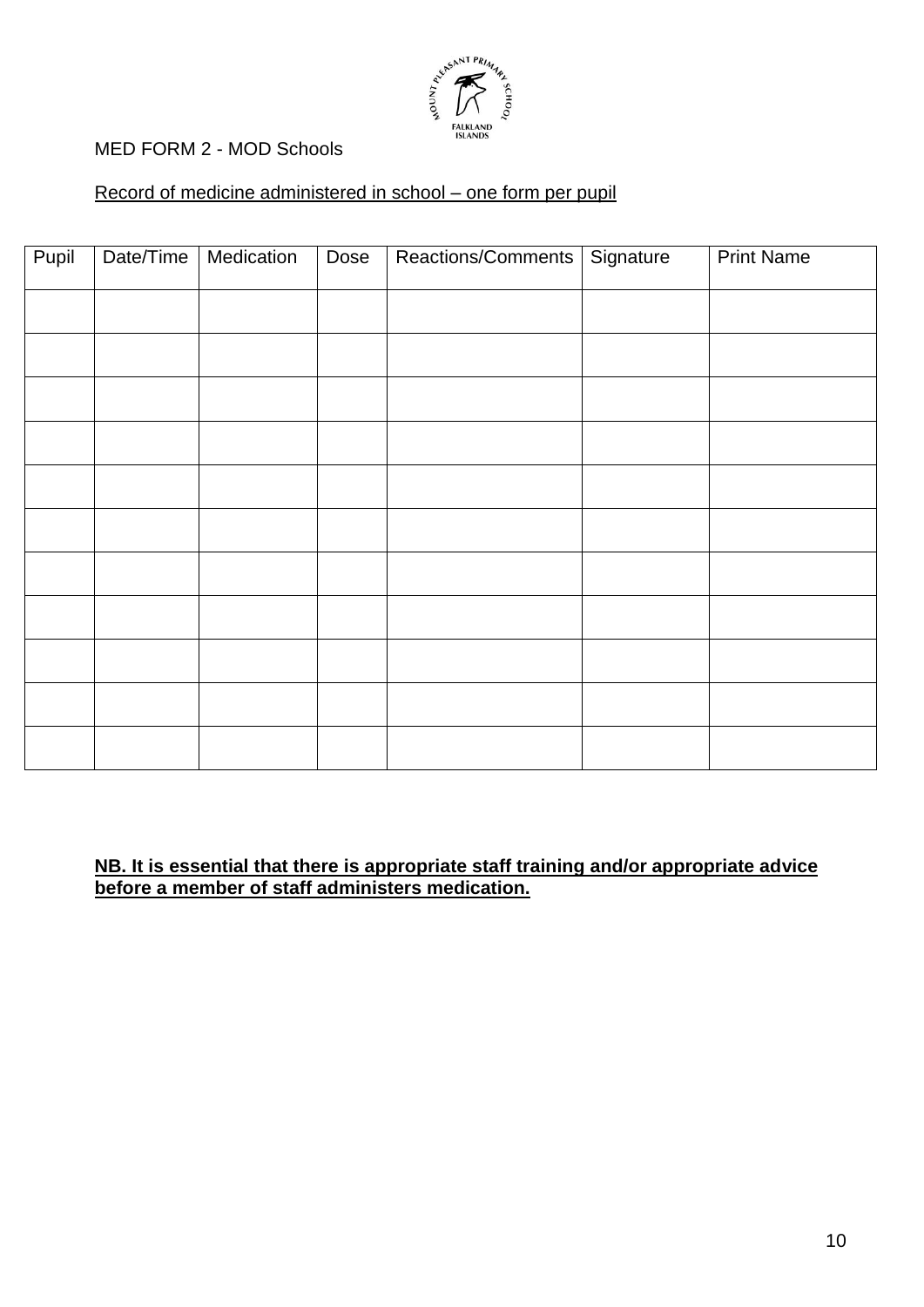

### MEDFORM 3 - MOD Schools

# REQUEST FOR A PUPIL TO CARRY MEDICATION IN SCHOOL

This form must be completed by parent(s) / carer(s)

If staff have any concerns discuss this request with healthcare professionals

DETAILS OF SCHOOL / SETTING

School name & tel no

Contact person & tel no

## *DETAILS OF PUPIL*

| Surname:                             |          |                      |  |
|--------------------------------------|----------|----------------------|--|
| Forename(s)                          |          |                      |  |
| <b>Unit Address</b>                  |          |                      |  |
| Male / Female                        |          | Date of birth        |  |
| Class teacher                        |          |                      |  |
| Condition                            |          |                      |  |
| <b>MEDICATION</b>                    |          |                      |  |
| Name of medicine:                    |          |                      |  |
| Duration of treatment                |          |                      |  |
| Dosage & method<br>of administration |          |                      |  |
| Timing                               |          |                      |  |
| Self administration?                 | Yes / no | Date of prescription |  |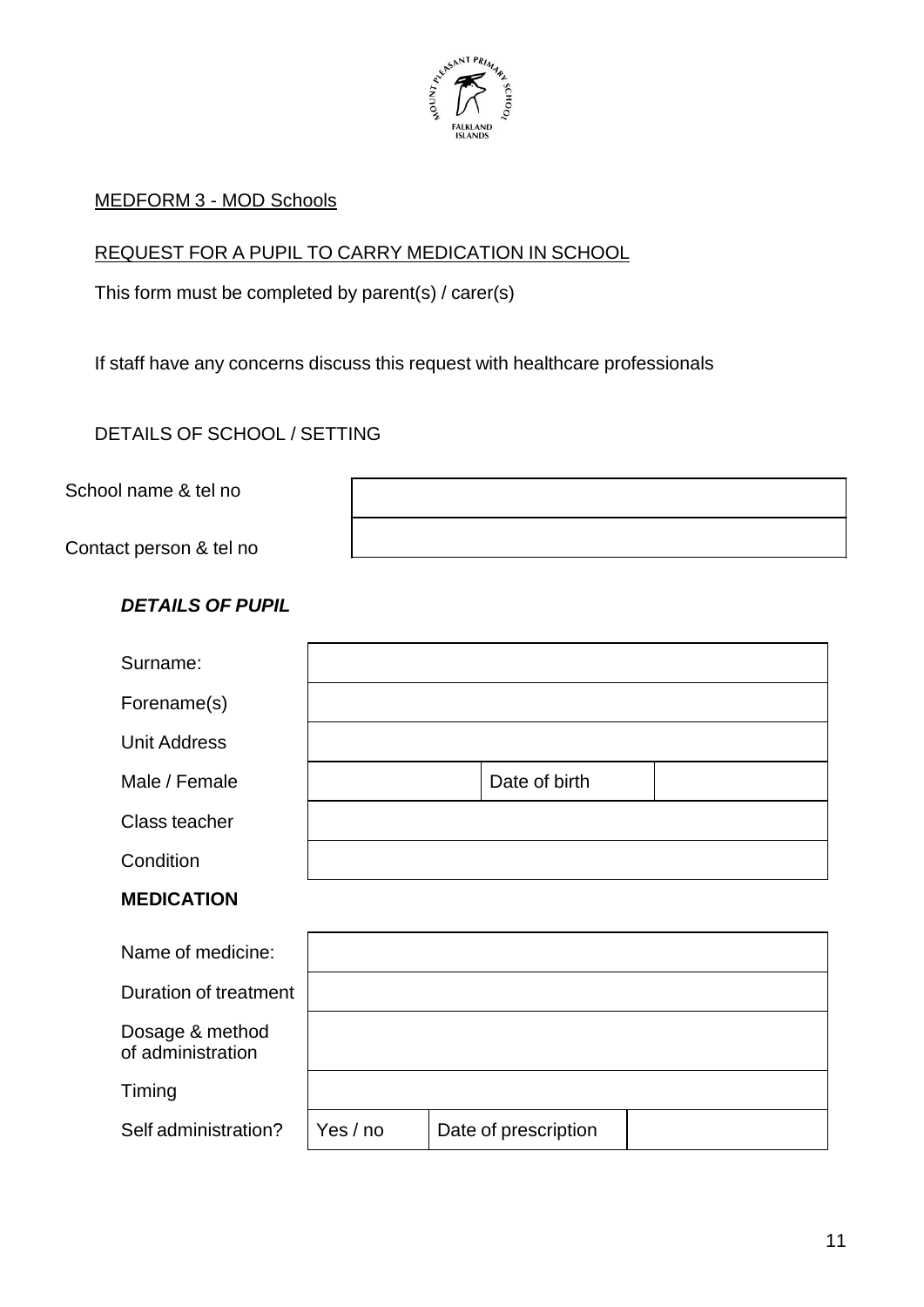

# *DETAILS OF PARENT / CARER*

I would like my son/daughter to keep his/her medicine on him/her for use as necessary.

I accept that this is a service which the school is not obliged to undertake.

I confirm that my child's Doctor has stated that (s)he considers it is necessary for the medication to be taken during school hours.

Parent / carer signature

Name:

Relationship to pupil:

#### *IMPORTANTINFORMATION*

The medicine should be packed and labelled professionally (with the patient information leaflet included). Where possible, not more than one week's supply should accompany the child.

The pharmacist's original container is preferable, but it must contain details of the frequency of administration and the expiry date.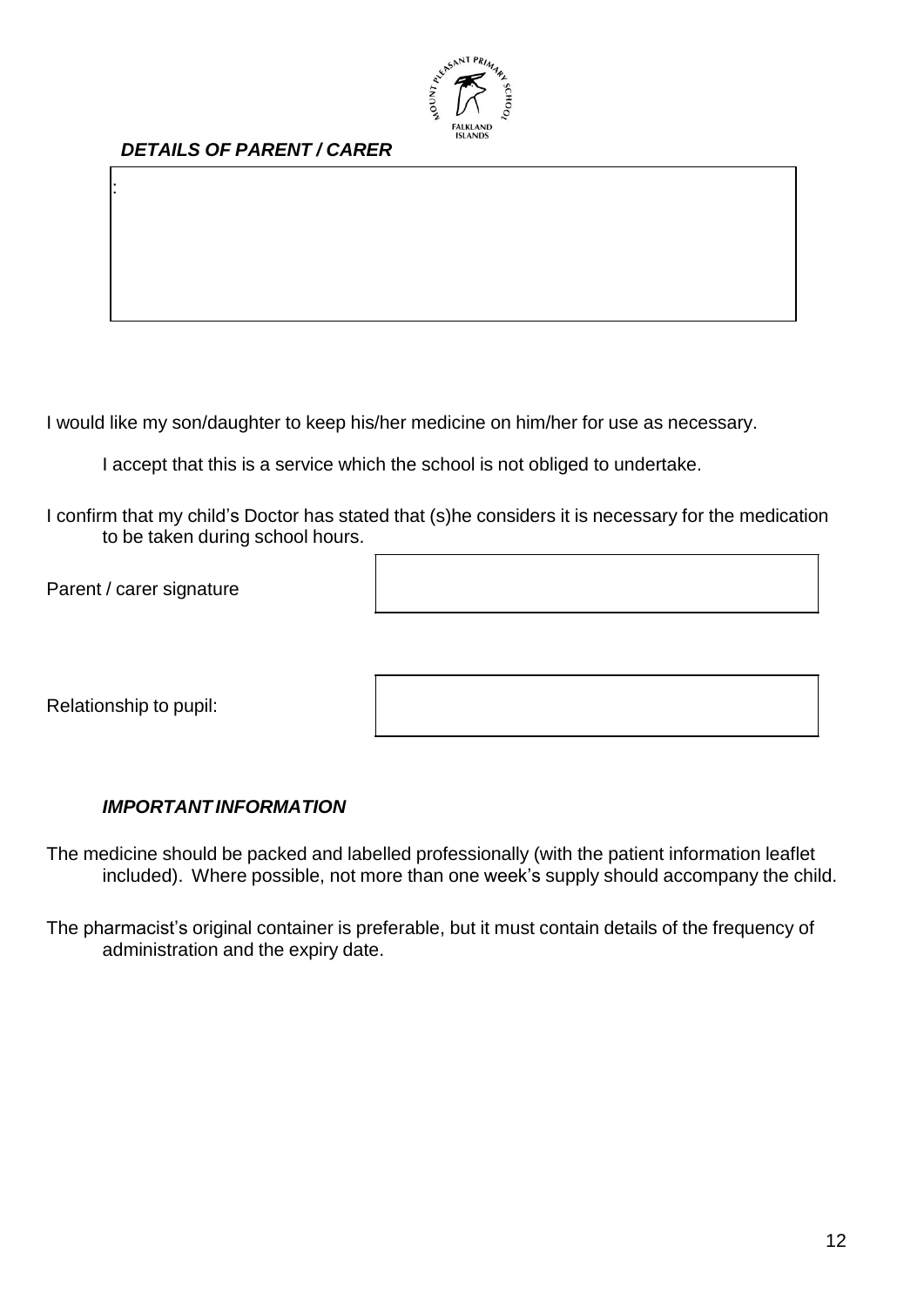

# MED FORM 4 - MOD Schools

# HEALTHCARE PLAN FOR PUPILS WITH MEDICAL NEEDS

### *DETAILS OF SCHOOL*

| School name & Tel No    |  |
|-------------------------|--|
| Contact person & Tel No |  |

### **DETAILS OF PUPIL**

| Surname:                 |             |                         |
|--------------------------|-------------|-------------------------|
| Forename(s)              |             |                         |
| Male / Female            |             | Space for<br>Photograph |
| Date of birth            |             |                         |
| Class / Form             |             |                         |
| <b>Medical Condition</b> |             |                         |
| Agencies Involved        |             |                         |
| Date plan started        | Review date |                         |

### **MAIN FAMILY CONTACT**

| Name & Relationship |             |  |
|---------------------|-------------|--|
| Tel No Home         | Tel No Work |  |
| Mobile Phone No(s)  |             |  |

# **FAMILY CONTACT 2**

| Name & Relationship |             |  |
|---------------------|-------------|--|
| Tel No Home         | Tel No Work |  |
| Mobile Phone No(s)  |             |  |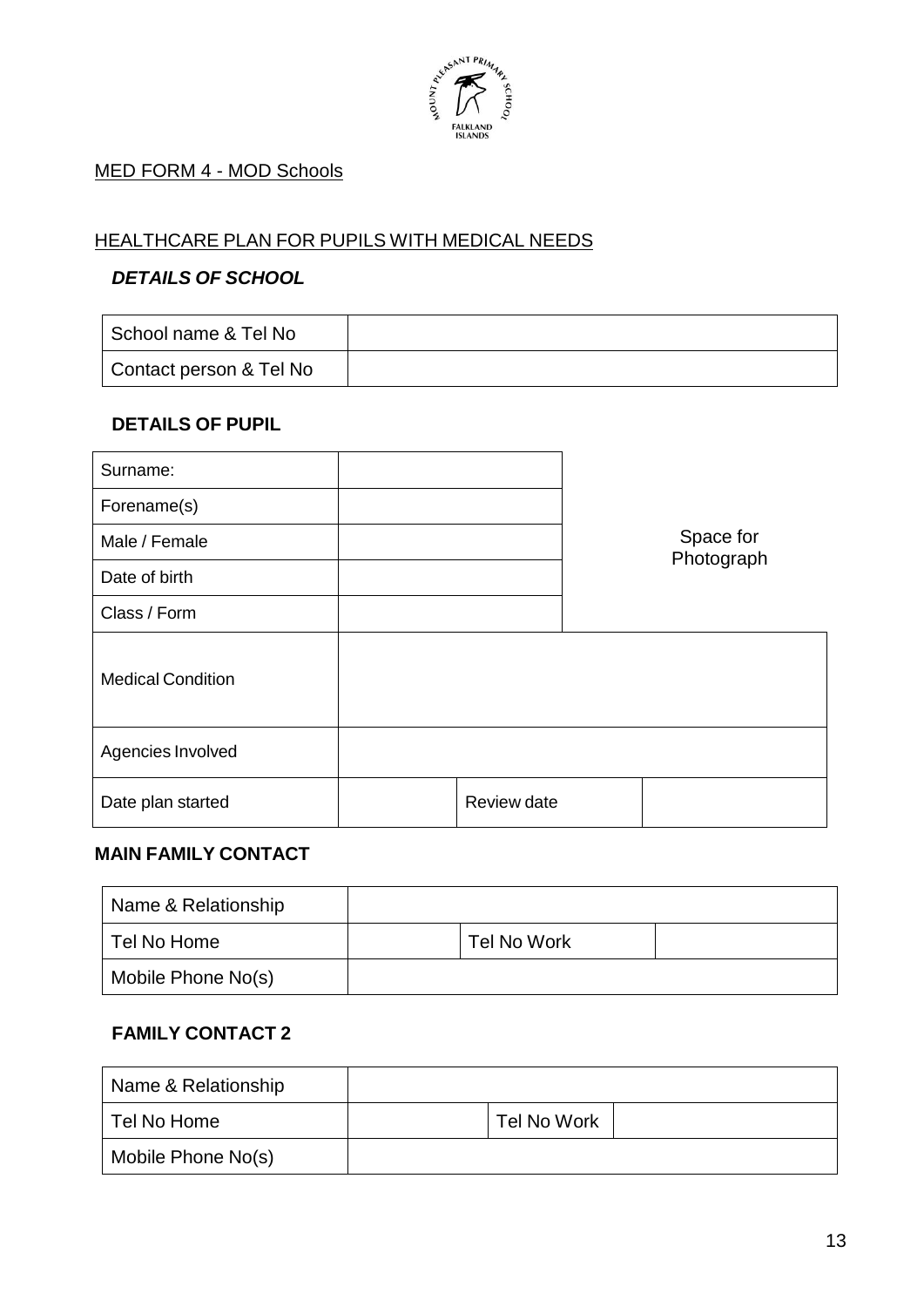

# *FAMILY CONTACT 3 – to be used when parent is away from usual place of work*

| Name & Relationship |             |  |
|---------------------|-------------|--|
| Tel No Home         | Tel No Work |  |
| Mobile Phone No(s)  |             |  |

# **DETAILS OF MEDICAL CENTRE**

| Health Professional & Tel No |  |
|------------------------------|--|
| Medical Centre and Tel No    |  |

# **DETAILS OF PUPIL'S NEEDS & CONDITION**

| Description of medical<br>needs and child's<br>symptoms                                  |  |
|------------------------------------------------------------------------------------------|--|
| Description of daily care<br>requirements (before /<br>after sports or meals etc)        |  |
| Description of what<br>constitutes an emergency<br>and action to take                    |  |
| Follow-up care                                                                           |  |
| Who is responsible in an<br>emergency (state if<br>different for off-site<br>activities) |  |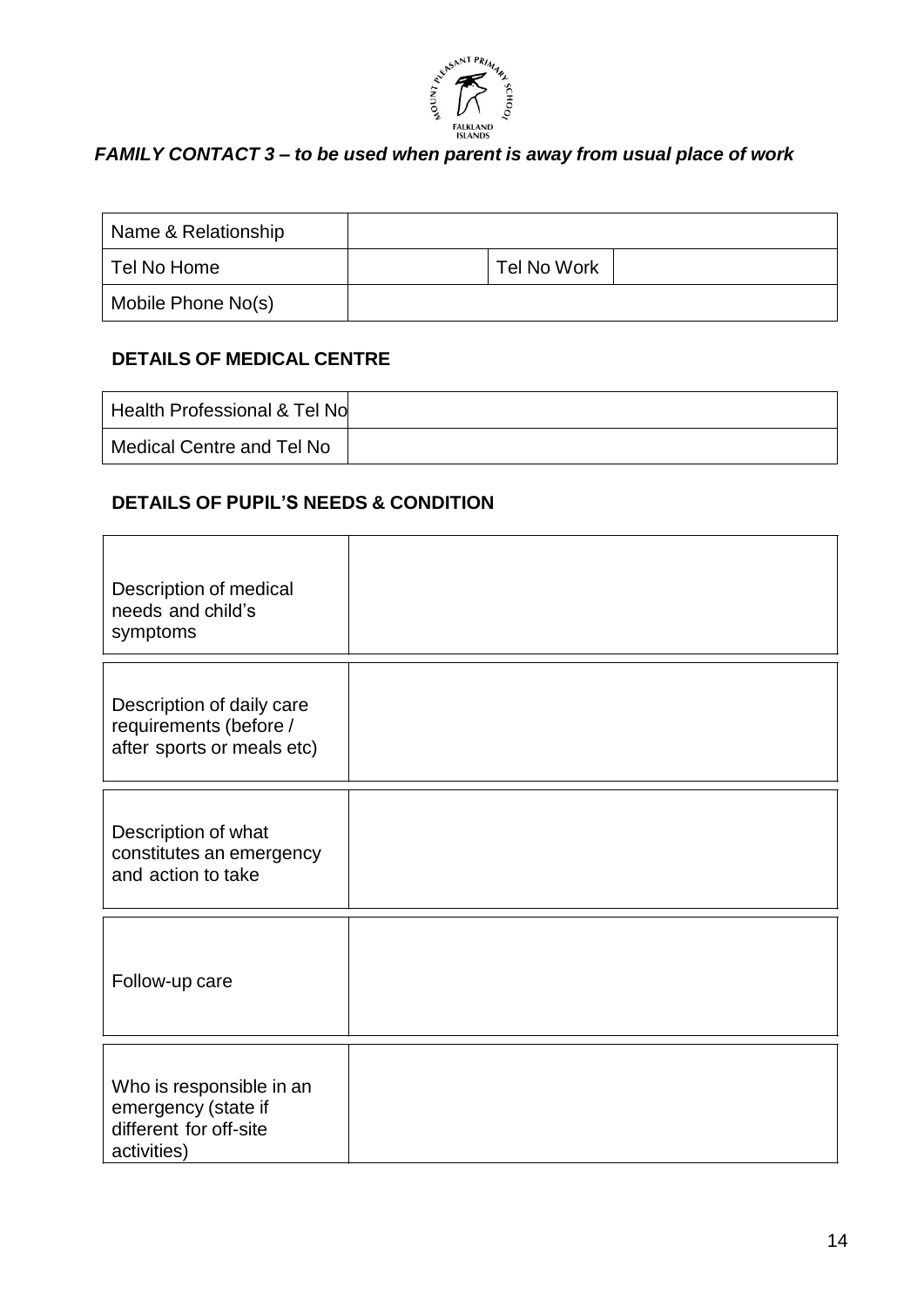

### **PARENTAL RESPONSIBILITY**

- Parents will inform the school of any changes in the child's condition, required medication or dosage, in writing.
- Parents will provide the correct medication clearly labelled with the child's details, in the original dispensed container.
- Parents will check medicine regularly to ensure that it is not past its "expiry date" and is usable.
- In the case of Anaphylaxis parents will regularly remind their child to avoid the know allergen and any substance / foods that may initiate an adverse reaction.
- In the case of Anaphylaxis parents will provide a suitable packed lunch and snack, or give written consent to their child receiving a school meal and where appropriate talk with the School Catering Service.
- Parents should give consideration to the child's transport requirements with regard to their ongoing medical needs.

#### *DECLARATION*

| Signature of parent or carer<br>and date signed                   |  |
|-------------------------------------------------------------------|--|
| Signature of Headteacher<br>and date signed                       |  |
| <b>Signature of Healthcare</b><br>Professional and date<br>signed |  |
| Signature of pupil (where<br>appropriate) and date<br>signed      |  |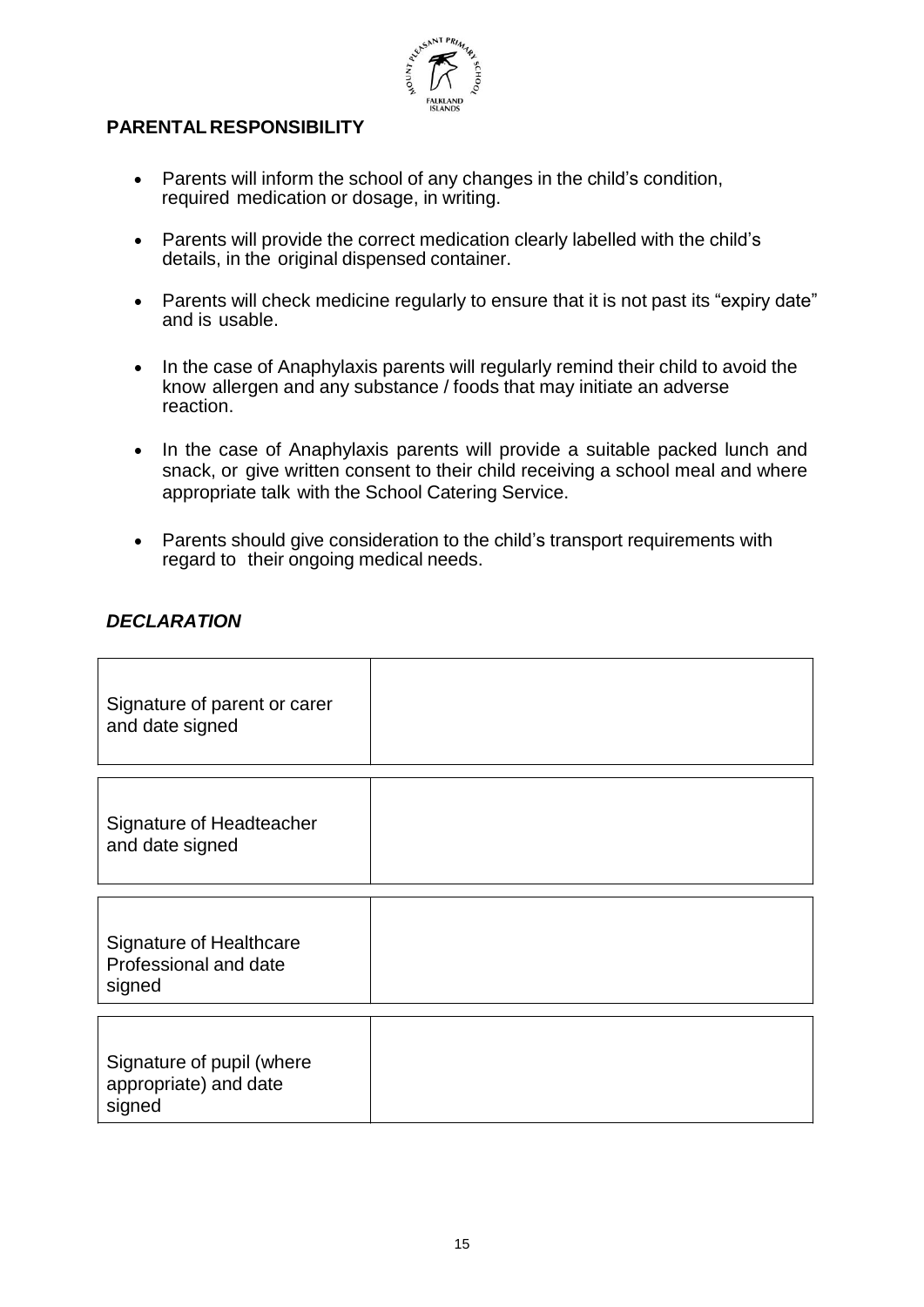

#### MED Form 5 - MOD Schools

### AUTHORISATION FOR THE ADMINISTRATION OF RECTAL DIAZEPAM TO ACCOMPANY A HEALTH CARE PLAN

The school / setting will not give your child medicine unless you complete and sign this form, and the school or setting has a policy that staff can administer medicine.

### *DETAILS OF SCHOOL*

| School name & tel no    |  |
|-------------------------|--|
| Contact person & tel no |  |

#### *DETAILS OF PUPIL*

| Surname:            |               |  |
|---------------------|---------------|--|
| Forename(s)         |               |  |
| <b>Unit Address</b> |               |  |
| Male / Female       | Date of birth |  |
| Class teacher       |               |  |

#### **MEDICATION**

should be given mg of Rectal Diazepam as

follows: If he has a \*prolonged epileptic seizure lasting over

minutes **OR**

If he has serial seizures lasting over minutes.

An **Ambulance** should be called for if the seizure has not resolved after … minutes.

Signature of parent or carer and date signed